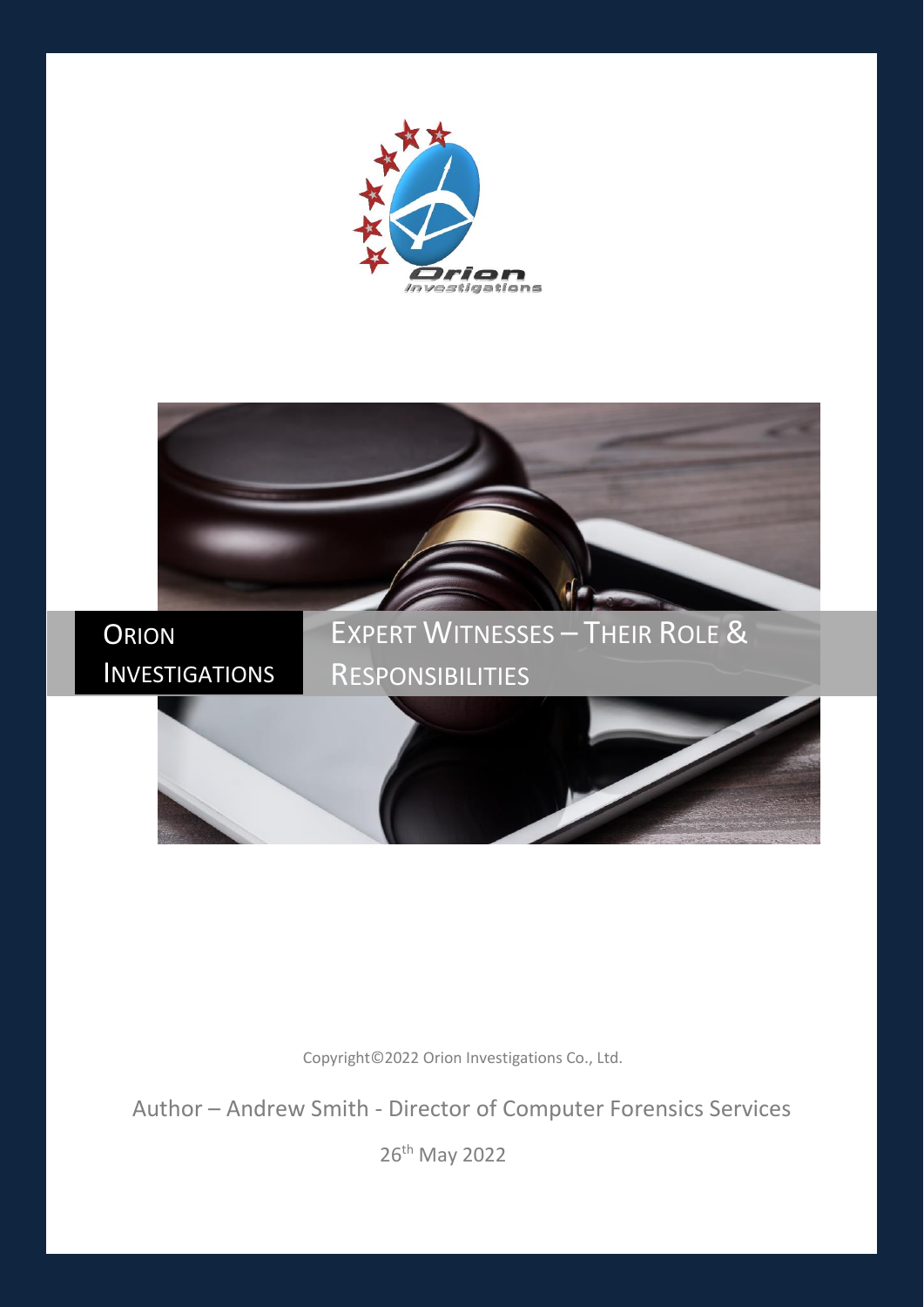With the Johnny Depp vs Amber Heard trial currently underway and being broadcast live around the world, I thought now would be an appropriate time to discuss what an expert witness is and what their role & responsibilities are.

There has been a number of expert witnesses presenting evidence during the trial, including medical experts and digital forensic experts. Having viewed the testimony from many of these expert witnesses myself I can say there has been some very good witnesses and very bad witnesses. I will leave it to you to decide which category each of the witnesses falls into based on what I am going to cover within this article.

**What is a definition of an expert witness?** – *An expert witness is a person permitted to testify at trial because of special knowledge/training, certification, experience or proficiency in a particular field beyond that expected of the ordinary person.*

It is important to note that regardless of qualifications or experience, it is the trial judge who will decide if the witness will be accepted as an expert witness or not.

There are essentially two types of witnesses.

- $\div$  Witnesses of Fact who may give evidence of fact but will not usually be allowed to give opinions
- Expert witnesses who may present evidence of facts and who may also be allowed to give opinion evidence as long as it is within their field of expertise. It is important that the witness makes it clear to the court when they are offering opinion evidence.

**What is the role of an expert witness?** – An expert witness' role isto assist the court in understanding the technical evidence by interpreting the facts of the case and giving their opinion within their field of expertise. This is done by:

- ❖ Conducting a review of the evidence in the case, review reports (including reports of other expert witnesses)
- ❖ Conducting further analysis where applicable
- $\cdot \cdot$  Prepare reports outlining their findings and opinions
- Present their findings in court

## **What are the responsibilities of an expert witness?**

- \* To provide an independent expert opinion within their area of expertise in accordance with the instructions they have been given.
- \* To present their findings truthfully, impartially without bias even if their findings may weaken their client's case.
- Ensure all court rules/ procedures have been complied with
- Not accept any case that involves a conflict of interest
- ◆ Not offer opinion outside their field of expertise.
- Not accept any case where fees are conditional on the outcome of the case